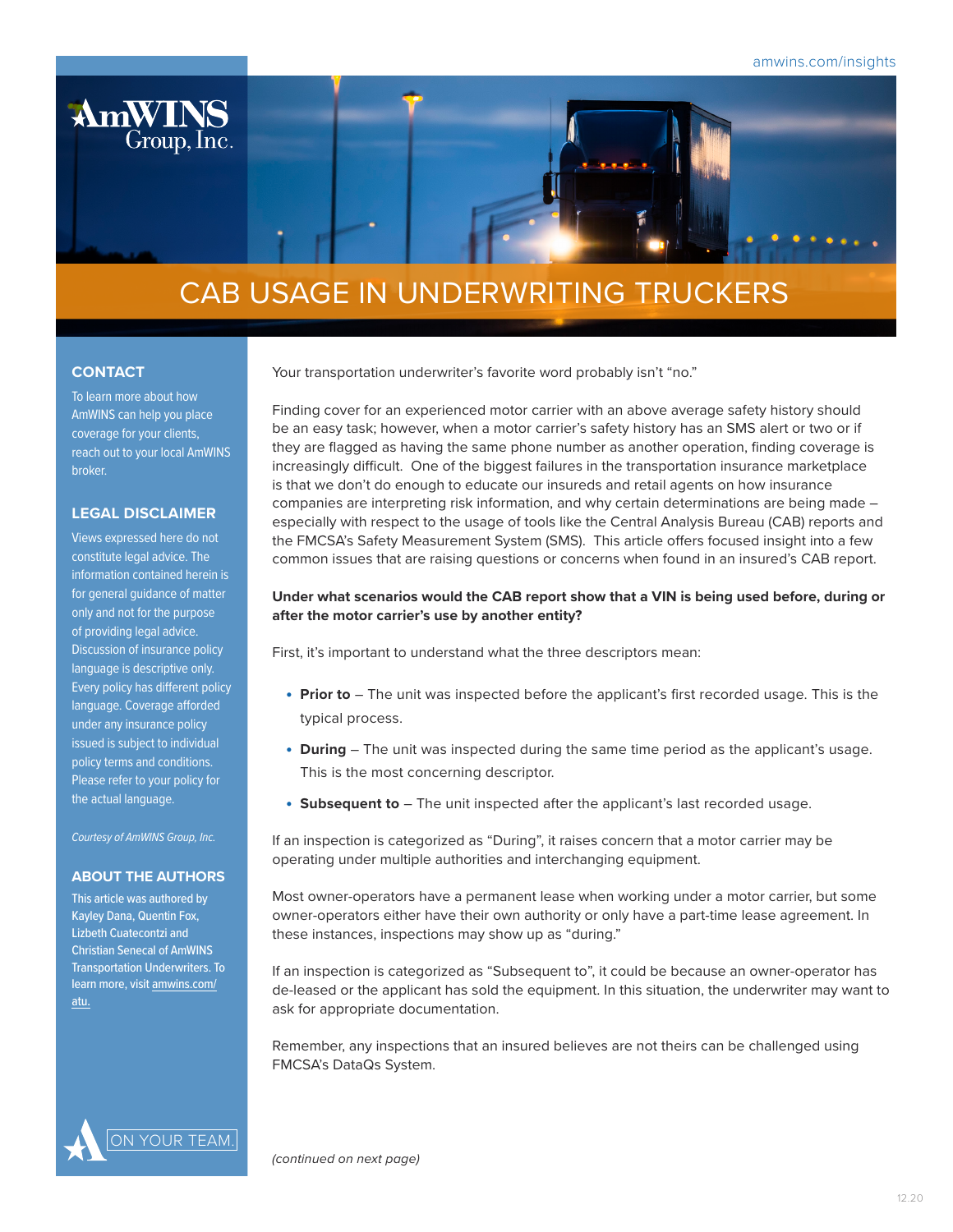#### *(continued from previous page)*

# **If an owner-operator is hauling for the motor carrier under the motor carrier's authority, is the inspection data going to be reflected on the motor carrier's CAB report or would it appear on the owner operator's CAB report as well, alongside any other firm he might haul for?**

Inspection data will only appear under the DOT number that the driver is operating under at the time of inspection (CAB, SMS), though driver records are maintained in separate, not publicly accessible, databases (PSP, Clearinghouse). Presently, driver information is only available to individual drivers and their potential employers.

While not part of the CAB suite of tools, the PSP tool helps screen potential new hires by providing the data needed to hire safe drivers. This program assists on a pre-employment level by reviewing violations and inspections, which an employer can review alongside the driver's MVR. The Clearinghouse is an online database, available as of January 2020, that provides employers, the FMCSA, state law enforcement, and state driver licensing agencies information about commercial drivers' drug and alcohol violations. This was created to assist employers in identifying drivers who have committed any drug or alcohol violations while working for one employer but fail to inform another employer. Clearinghouse is not available to underwriters, but it does impact the risk-evaluation process in a positive way by encouraging the insureds to improve their hiring process and enhancing the safety of our roads.

## **What underwriting actions are taken when CAB indicates that an insured/applicant shares a phone/fax number, e-mail address or physical address with multiple other entities?**

First, it's important to pay attention to the date on the MCS-150, as insureds are only required to update the form every two years and, as such, the reported information may be outdated.

Having a shared phone number or address is not necessarily indicative of shared ownership or additional exposure, but it is something to investigate. The most common reason for a shared phone number or address is when a permitting office (used by a company to manage certificates, process MCS-150 filings, etc.) lists their phone number and address, rather than the motor carrier's, with the FMCSA. In these instances it is not uncommon to see several dozen to hundreds of entities sharing the same phone number, fax number or mailing address. When this is the case, there is little additional exposure being presented and an underwriter may proceed without any further questions.

The second most common reason for a shared phone number or address is when small operations share a dispatch office. The key here is ensuring that ownership is separate and that there is no cross-use of drivers or equipment. Corporationwiki is a great tool by which an underwriter can look into ownership of a corporation, as well as look at risk information like e-mail address, losscontrol contact or even names of companies. Additional resources include the Secretary of State website and Quick Transport **Solutions** 

If there are entities that share a phone number or address, it is the underwriter's responsibility to seek out additional information. It is crucial to review for any insuring history; is it truly a new venture? Does it have Freight Forwarding authority? What are the CAB alerts? The underwriter should consider reaching out to the motor carrier's agent, as well as pull additional reports from SAFER and VITAL to cross-reference.

If a shared relationship is likely, then an underwriter should review the facts and make a determination on the exposure presented by this relationship. A son who used to work for his father but is now starting his own operation where there is no shared equipment or drivers would be considered on the merits of the driver's history and any trends visible in the father's CAB report. However, a risk where a son is starting his own operation at the same time that the father's operation is going out of business is something an underwriter may decline due to the potential unintended/unknown exposure.